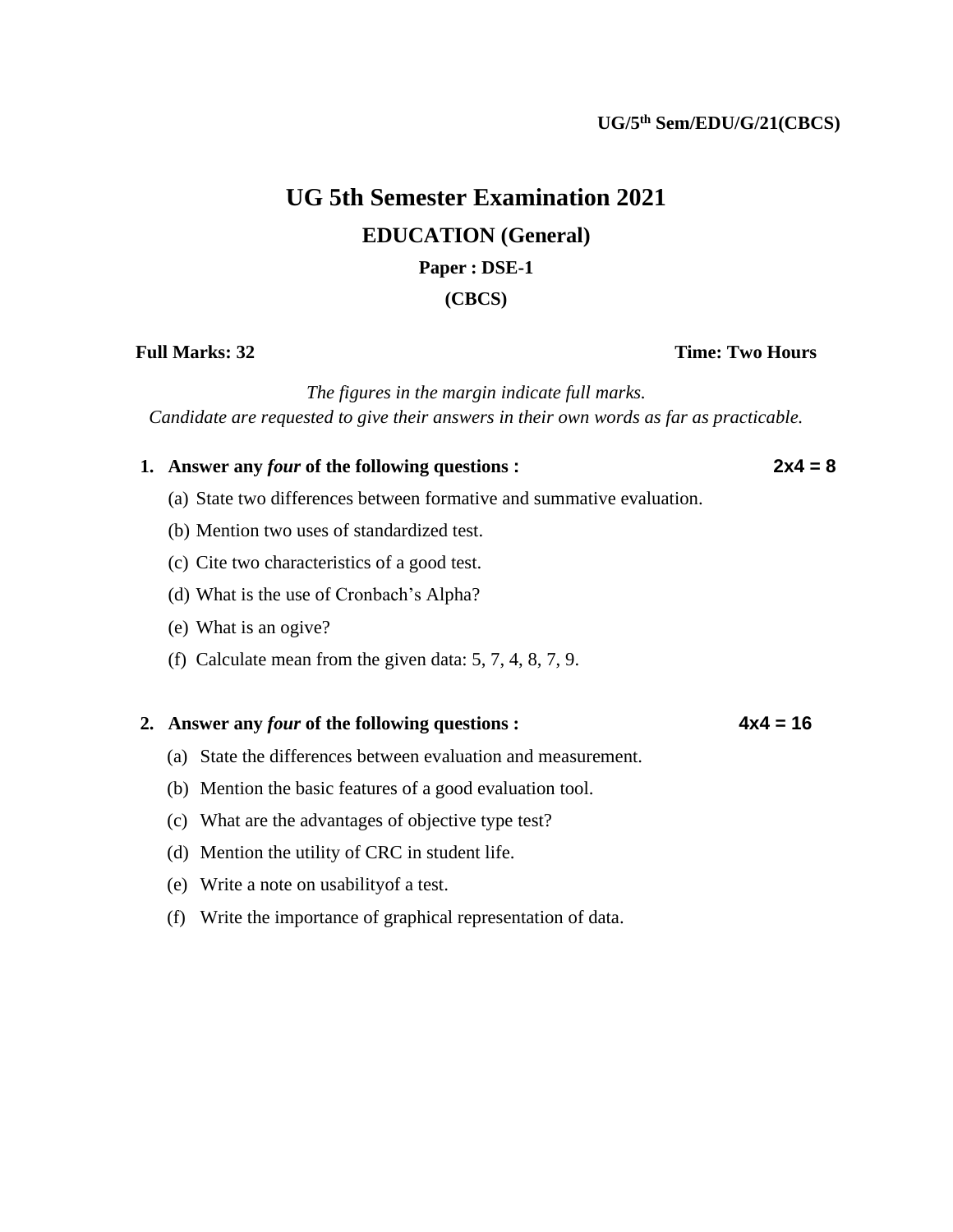### **3. Answer any** *one* **of the following questions : 8x1 = 8**

- 
- (a) Discuss different types of validity of a test with suitable examples.
- (b) Find out the co-efficient of correlation from the data given below using Rank

Difference method. Interpret your findings.

| Individuals   |           | А |   | $\mathsf{\Gamma}$ |                | E | F | G. | H |  |
|---------------|-----------|---|---|-------------------|----------------|---|---|----|---|--|
| <b>Scores</b> | $\Lambda$ |   | ∸ | 10                | 10             | Ω |   |    |   |  |
|               |           |   |   | ⊥⊥                | $\overline{ }$ |   |   |    |   |  |

## **বঙ্গানুবাদ**

## **1. ননচের যে য ান োরটি প্রচের উত্তর দাও I 2x4 = 8**

- (a) গঠনমূলক এবং সমষ্টিগত মূল্যায়নের মধ্যে দুটি পার্থক্য বল।
- (b) আদর্শায়িত অভীক্ষার দুটি ব্যবহার উল্লেখ কর।
- (c) একটি সুঅভীক্ষার দুটি বৈশিষ্ট্য উল্লেখ কর।
- (d) ক্রনবাক আলফার বযবহার ললখ।
- (e) Ogive কী?
- (f) প্রদত্ত তর্য লর্নক গড় যনর্ থয় কর: 5, 7, 4, 8, 7, 9.

## **2. ননচের যে য ান োরটি প্রচের উত্তর দাও I 4x4 = 16**

- (a) মূল্যায়ন এবং পরিমাপের মধ্যে পার্থক্যগুলি লেখ।
- (b) একটি উত্তম মূল্যায়ন-হাতিয়ারের মৌলিক বৈশিষ্ট্যগুলি উল্লেখ কর।
- $\overline{c}$ ) নৈৰ্ব্যক্তিক অভীক্ষার সুবিধাগুলি কী কী ?
- (d) ছাত্রজীবনে CRC-এর উপযোগিতা উল্লেখ করো।
- (e) অভীক্ষার ব্যবহারযোগ্যতার উপরএকটি টীকা লেখ।
- (f) ললখযিনত্রর দ্বারা তর্য উপস্থাপনার গুরুত্ব ললখ।